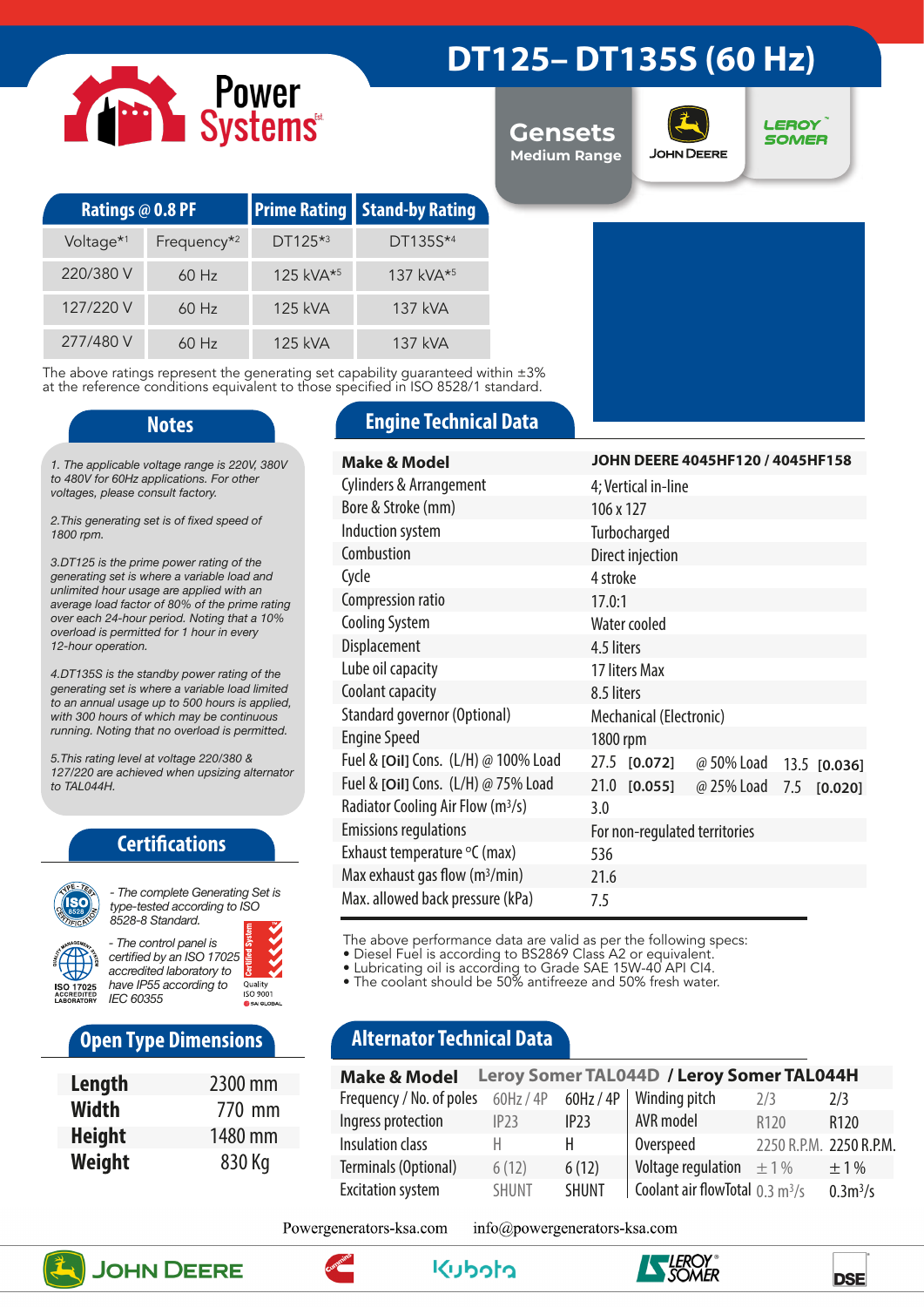

## **DT125– DT135S (60 Hz)**

**Gensets Medium Range**



**LEROY SOMER** 

### **Control Panel Specifications**

GMP260MK (DSE6010 MKII) panel is an automatic start generating set panel of microprocessor-based design which is capable of interfacing with electronic engine through the can-bus J1939. It is fully configurable by front fascia buttons and PC software as well. If Mains voltage is to be monitored, DSE6020MKII can be offered.

Circuit Breaker Schneider or ABB, 3 Pole MCCB (4 Pole available as Optional)



### **Construction**

| <b>Sheet Fabrication</b> | CNC shearing & bending                                                                                                                                                                        |  |  |
|--------------------------|-----------------------------------------------------------------------------------------------------------------------------------------------------------------------------------------------|--|--|
| Paint type               | Heat-treated powder-coated                                                                                                                                                                    |  |  |
| <b>Paint application</b> | Electrostatic corona spraying                                                                                                                                                                 |  |  |
| <b>Durability tests</b>  | • IMPACT [EN ISO 6272]<br>• Salt spray resistance [ASTM B117-73]<br>• Humidity Resistance [ASTM D2247]                                                                                        |  |  |
| Compliance               | • Panel is compliant with [ISO8528-8]<br>• Clearance & Creepage [IEC60355-1]<br>• Leakage current & Dielectric strength [IEC60355-1]<br>• Protection against electric shock [IEC600 364-4-41] |  |  |
| Degree of protection     | <b>IP55</b>                                                                                                                                                                                   |  |  |
| Wire crimping            | • Crimping force up to 20KN<br>• Accuracy of 0.01mm<br>$\cdot$ Each crimping is checked by Komax CFA $+$                                                                                      |  |  |
| Wire coding              | • Wires are coded by wire color and cross-section<br>• Wires are coded by printed numbers<br>• Wires are coded by printed function of the wire                                                |  |  |

| <b>Protection</b><br>(standard) | (OPTIONAL Note <sup>1,3</sup> ) | <b>Control</b><br>(standard)   | (OPTIONAL Note <sup>1</sup> ) | Instrumentation<br>(standard) | (OPTIONAL Note <sup>1,3</sup> )   |  |
|---------------------------------|---------------------------------|--------------------------------|-------------------------------|-------------------------------|-----------------------------------|--|
| Over/Under AC voltage           | High oil temperature            | Remote start input             | Battery Changer: 5A, 10A, UL  | Gen AC Voltage: 3ph VLL & VLN | Lube oil temperature              |  |
| Over /Under frequency           | High exhaust temperature        | <b>Emergency Stop button</b>   | Fuel pump control             | Gen Frequency: Hz             | Exhaust temperature               |  |
| Delayed Over current            | Low fuel pressure               | Common Alarm volt-free contact | Extension:                    | Gen Current: 3 phase A        | Engine Inlet air (Boost) pressure |  |
| Short-circuit                   | Low coolant pressure            | Event log (50 events)          | Ethernet - Modbus TCP         | Power: KW, KVA, KVAR & PF     | Charging ammeter                  |  |
| Over KW                         | Low fuel level                  | <b>Weekly Exerciser</b>        | RS485- Modbus RTU             | Energy: KWhr, KVAhr, KVARhr   | Fuel pressure                     |  |
| High Engine Temperature         | Low oil level                   | Audible Alarm                  | Webnet – GPS tracker          | Lube Oil pressure             | Coolant pressure                  |  |
| Low oil pressure                | High winding temperature        | <b>Standard CANbus J1939</b>   | Water in Fuel Detection.      | Engine coolant temperature    | Fuel level                        |  |
| Maintenance Alarm               | High bearing temperature        | Preheat control                |                               | <b>Battery DC Voltage</b>     | Lube oil level                    |  |
| High/Low Battery voltage        | Low boost pressure              |                                |                               | DC Alternator Voltage         | Winding temperature 3xRTD         |  |
| Low coolant level Note 2        | Fusible link fire protection    |                                |                               | <b>Engine Speed</b>           | Bearing temperature RTD           |  |
|                                 | Low coolant temperature         |                                |                               | Operating hours               |                                   |  |

Note 1: some OPTIONAL features could be standard if CANbus is established within electronic engines.

Note 2: Low coolant level protection is standard feature for Gensets above 200KVA, otherwise it is optional.

Note 3: There is limitation in the number of protections and measurements that can be offered with GMP260MK.

Other types of control Panels & Modules can be offered according to required specifications (DSE 7310/20, 7410/20, 8610, 8810 and Others).

Powergenerators-ksa.com

info@powergenerators-ksa.com



**JOHN DEERE**